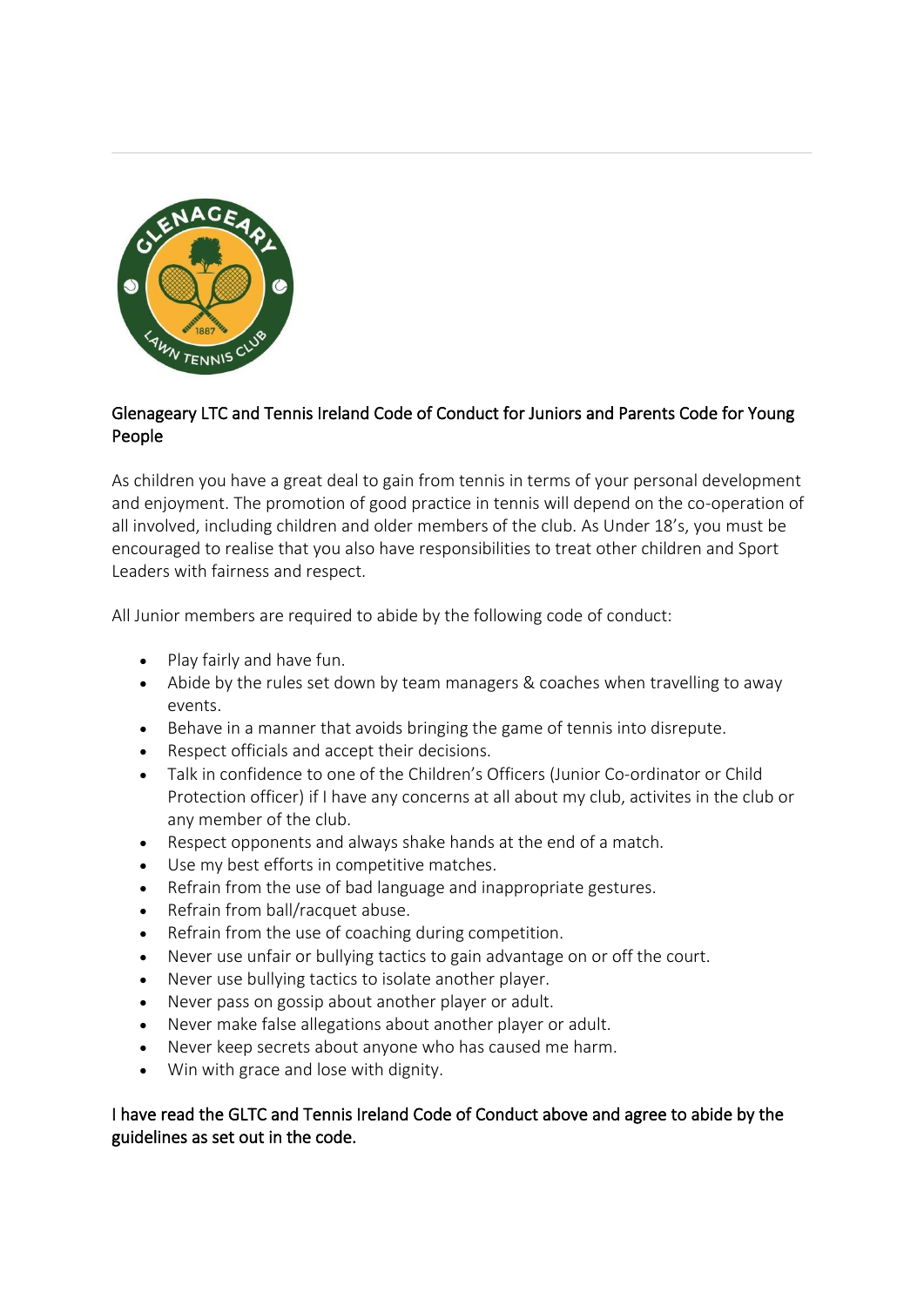## Code of Conduct for Parents/Guardians

Glenageary LTC believes that parent/guardians should:

- Be a role model for their child and maintain the highest standards of conduct when interacting with young people, other parents, officials and organisers.
- Always behave responsibly and do not seek to unfairly affect a player or the outcome of the game.
- Never intentionally expose any young participant to embarrassment or disparagement by the use of flippant or sarcastic remarks.
- Always recognise the value and importance of the officials and volunteers who provide sporting and recreational opportunities for their child. Do not publicly question the judgement or honesty of referees, umpires, coaches or organisers.
- Respect convenors, professionals, coaches, referees, umpires, organisers and other players. Parents are welcome to attend events and coaching sessions but should not interfere with the coach or organiser while working with the player. Parents are welcome to observe coaching from the outside of the court. They may only remain courtside with the permission of the coach.
- Not interfere between junior players during matches. If there is a dispute on court, the parent must not get involved. A member of the coaching team will resolve the issue, not the parent.
- Not be present on court during junior matches, unless they are umpiring an U10 match. Parents are very welcome to watch from outside of the court.
- Encourage their child to play by the rules of tennis. Teach their child that honest endeavour is as important as winning and do all you can to encourage good sportsmanship.
- Set a good example by applauding good play on all sides. Encourage mutual respect for other junior members, teammates and opponents.
- Support all efforts to remove abusive behaviour and bullying behaviour in all its forms.

## As a Parent / Guardian I will:

1. Understand and ensure my child understands and abides by the Club Code of Conduct.

2. Respect the rules and procedures set down by GLTC and the Irish Sports Council Code of Ethics and Good Practice for Children's Sport.

3. Respect my child's teammates and leaders as well as players, parents and coaches from opposing teams. I will and I will encourage my child to treat other participants, professionals, coaches, convenors, selectors and managers with respect.

4. Give encouragement and applaud only positive accomplishments whether from my child, his/her teammates, their opponents or the officials.